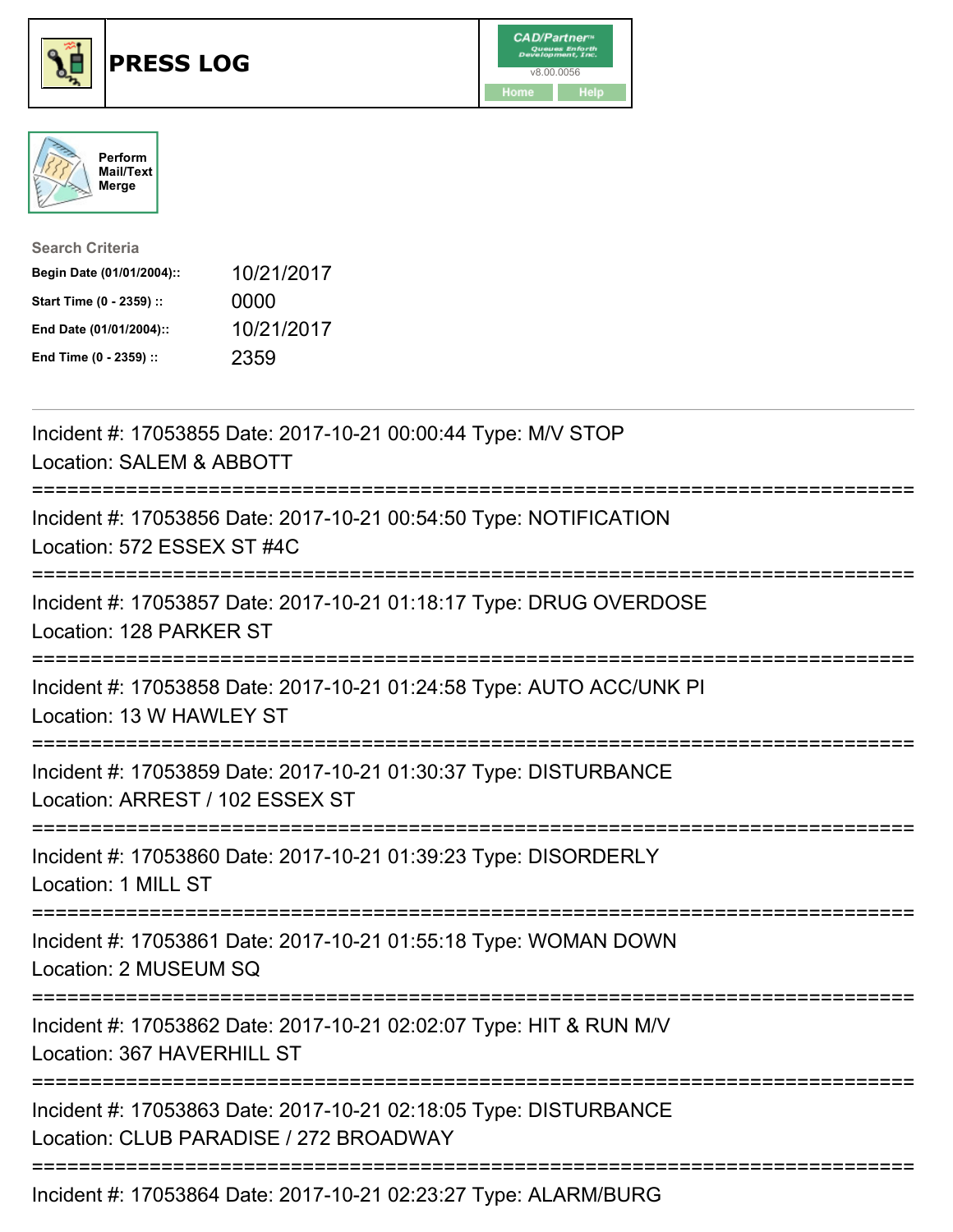| Location: SUPERIOR CLEANERS / 37 ESSEX ST                                                                                       |
|---------------------------------------------------------------------------------------------------------------------------------|
| Incident #: 17053865 Date: 2017-10-21 02:37:22 Type: HIT & RUN M/V<br>Location: 96 GREENWOOD ST                                 |
| Incident #: 17053866 Date: 2017-10-21 02:40:51 Type: SUS PERS/MV<br>Location: 22 BODWELL ST                                     |
| Incident #: 17053869 Date: 2017-10-21 02:41:25 Type: HIT & RUN M/V<br>Location: CANAL ST & MILL ST                              |
| Incident #: 17053867 Date: 2017-10-21 02:41:31 Type: SHOTS FIRED<br>Location: 37 MONMOUTH                                       |
| Incident #: 17053868 Date: 2017-10-21 02:42:11 Type: M/V STOP<br>Location: BAILEY ST & BLANCHARD ST                             |
| Incident #: 17053870 Date: 2017-10-21 02:47:52 Type: MEDIC SUPPORT<br>Location: 82 BRADFORD ST                                  |
| Incident #: 17053871 Date: 2017-10-21 02:59:18 Type: FIGHT<br>Location: 55 WOODLAND ST                                          |
| Incident #: 17053872 Date: 2017-10-21 03:07:32 Type: SHOTS FIRED<br>Location: 272-274 E HAVERHILL ST                            |
| :=========================<br>Incident #: 17053873 Date: 2017-10-21 03:12:33 Type: M/V STOP<br>Location: ANDOVER ST & PARKER ST |
| Incident #: 17053874 Date: 2017-10-21 03:14:22 Type: M/V STOP<br>Location: FRANKLIN ST & LOWELL ST                              |
| Incident #: 17053875 Date: 2017-10-21 03:15:45 Type: M/V STOP<br>Location: ESSEX ST & MARGIN ST                                 |
| Incident #: 17053876 Date: 2017-10-21 03:24:48 Type: UNWANTEDGUEST<br>Location: 155 SALEM ST FL 2                               |
| Incident #: 17053877 Date: 2017-10-21 03:37:22 Type: SUS PERS/MV<br>Location: 22 BODWELL ST                                     |
| Incident #: 17053878 Date: 2017-10-21 04:07:14 Type: M/V STOP                                                                   |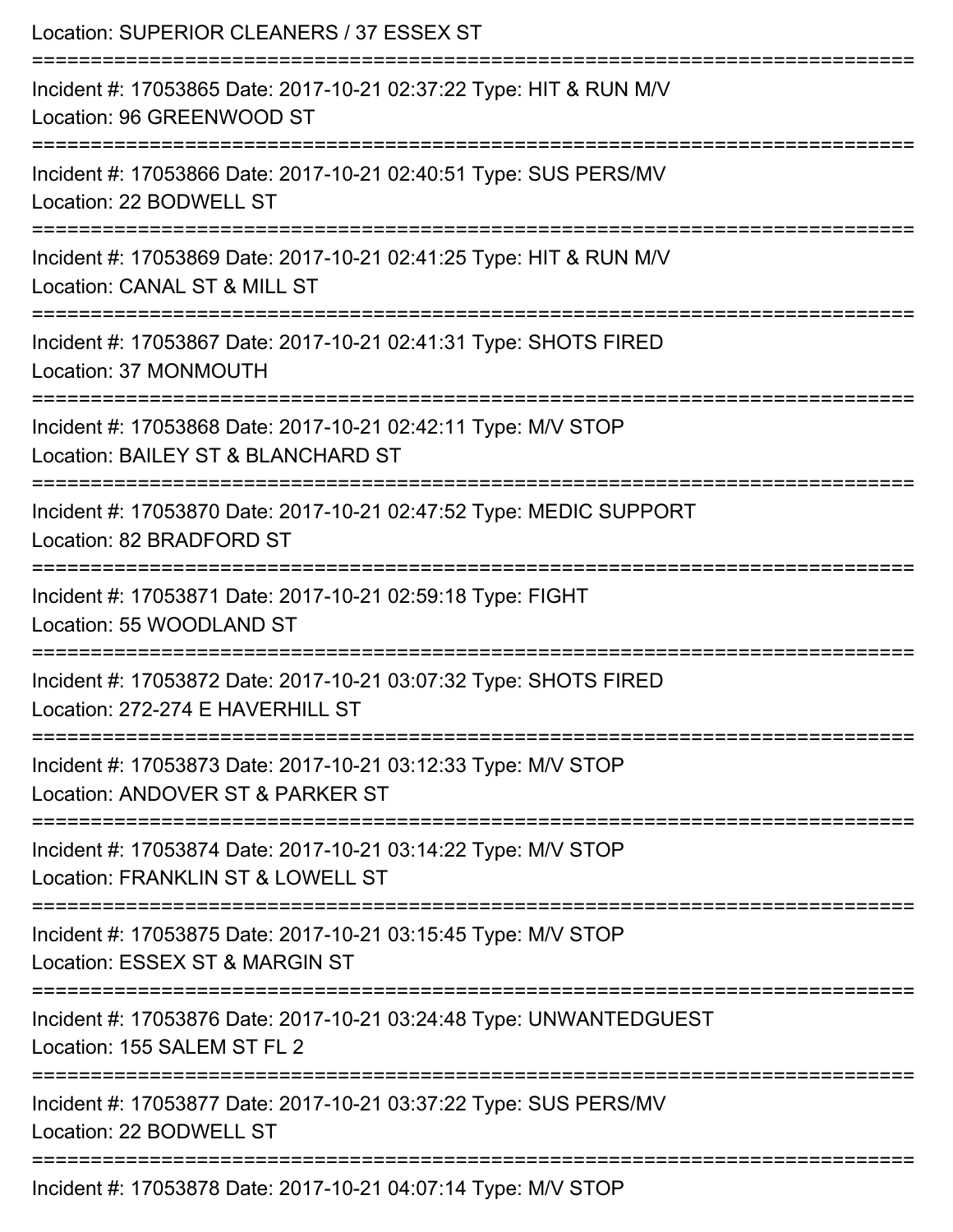| Incident #: 17053879 Date: 2017-10-21 04:13:39 Type: M/V STOP<br>Location: INMAN ST & S BROADWAY              |
|---------------------------------------------------------------------------------------------------------------|
| Incident #: 17053880 Date: 2017-10-21 04:30:02 Type: NOISE ORD<br><b>Location: RIVER POINTE WY</b>            |
| Incident #: 17053881 Date: 2017-10-21 04:36:10 Type: M/V STOP<br>Location: TRIPOLI BAKERY INC / 106 COMMON ST |
| Incident #: 17053882 Date: 2017-10-21 04:57:08 Type: M/V STOP<br>Location: 75 MANCHESTER ST                   |
| Incident #: 17053883 Date: 2017-10-21 04:59:29 Type: M/V STOP<br>Location: CHESTNUT ST & LAWRENCE ST          |
| Incident #: 17053884 Date: 2017-10-21 05:00:10 Type: M/V STOP<br>Location: AMESBURY ST & CANAL ST             |
| Incident #: 17053885 Date: 2017-10-21 05:01:47 Type: M/V STOP<br>Location: BROADWAY & PARK ST                 |
| Incident #: 17053886 Date: 2017-10-21 05:05:58 Type: M/V STOP<br>Location: ERVING AV & LAWRENCE ST            |
| Incident #: 17053887 Date: 2017-10-21 05:09:28 Type: M/V STOP<br>Location: BROADWAY & ESSEX ST                |
| Incident #: 17053888 Date: 2017-10-21 05:11:33 Type: SUS PERS/MV<br>Location: 51 WEST ST FL 2                 |
| Incident #: 17053889 Date: 2017-10-21 05:17:17 Type: NOISE ORD<br>Location: E HAVERHILL ST & HAVERHILL ST     |
| Incident #: 17053890 Date: 2017-10-21 05:17:50 Type: M/V STOP<br>Location: 123 MAY ST                         |
| Incident #: 17053891 Date: 2017-10-21 05:31:10 Type: UNKNOWN PROB<br>Location: 118 THOREAU WAY #637 FL 3      |
| Incident #: 17053892 Date: 2017-10-21 05:40:33 Type: NOISE ORD                                                |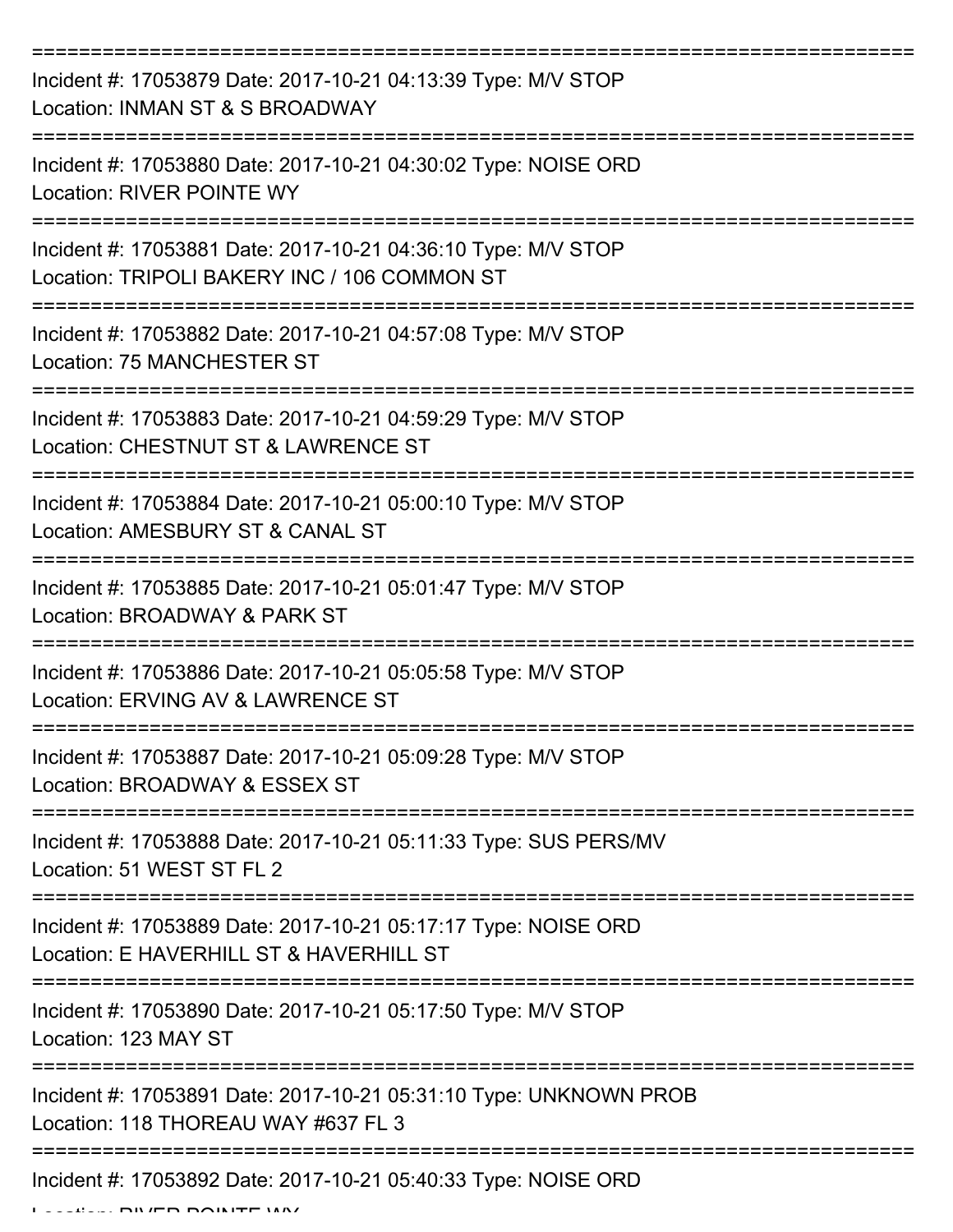| Incident #: 17053894 Date: 2017-10-21 05:52:17 Type: NOISE ORD<br>Location: 77 S UNION ST                                |
|--------------------------------------------------------------------------------------------------------------------------|
| Incident #: 17053893 Date: 2017-10-21 05:53:27 Type: ALARMS<br>Location: JOHN BALL / 468 N CANAL ST                      |
| Incident #: 17053895 Date: 2017-10-21 05:55:19 Type: M/V STOP<br>Location: DAISY ST & SPRUCE ST                          |
| Incident #: 17053896 Date: 2017-10-21 06:23:40 Type: HIT & RUN M/V<br>Location: 146 HIGH ST                              |
| Incident #: 17053897 Date: 2017-10-21 06:55:46 Type: ALARM/BURG<br>Location: 5 STAR PLATING / 7A BROADWAY                |
| Incident #: 17053898 Date: 2017-10-21 07:47:57 Type: ALARM/BURG<br>Location: BOYS AND GIRLS CLUB / 136 WATER ST          |
| Incident #: 17053899 Date: 2017-10-21 07:59:18 Type: M/V STOP<br>Location: 205 BROADWAY                                  |
| Incident #: 17053900 Date: 2017-10-21 08:02:42 Type: ALARM/BURG<br>Location: FAMILY DOLLAR / 69 WINTHROP AV              |
| Incident #: 17053901 Date: 2017-10-21 08:31:49 Type: SUS PERS/MV<br><b>Location: 7 BUNKERHILL ST</b>                     |
| Incident #: 17053903 Date: 2017-10-21 08:42:51 Type: M/V STOP<br>Location: AMES ST & LOWELL ST                           |
| Incident #: 17053902 Date: 2017-10-21 08:43:17 Type: ALARM/BURG<br>Location: RIVERWALK PROPERTIES / 280 MERRIMACK ST     |
| Incident #: 17053904 Date: 2017-10-21 08:44:27 Type: SHOPLIFTING<br>Location: CVS / 205 S BROADWAY                       |
| Incident #: 17053905 Date: 2017-10-21 09:01:26 Type: ALARM/BURG<br>Location: TORRES RESIDENCE/6172302076 / 101 FOSTER ST |
| Incident #: 17053906 Date: 2017-10-21 09:16:08 Type: PARK & WALK                                                         |

Location: BDANEODN ST & BDOANWAV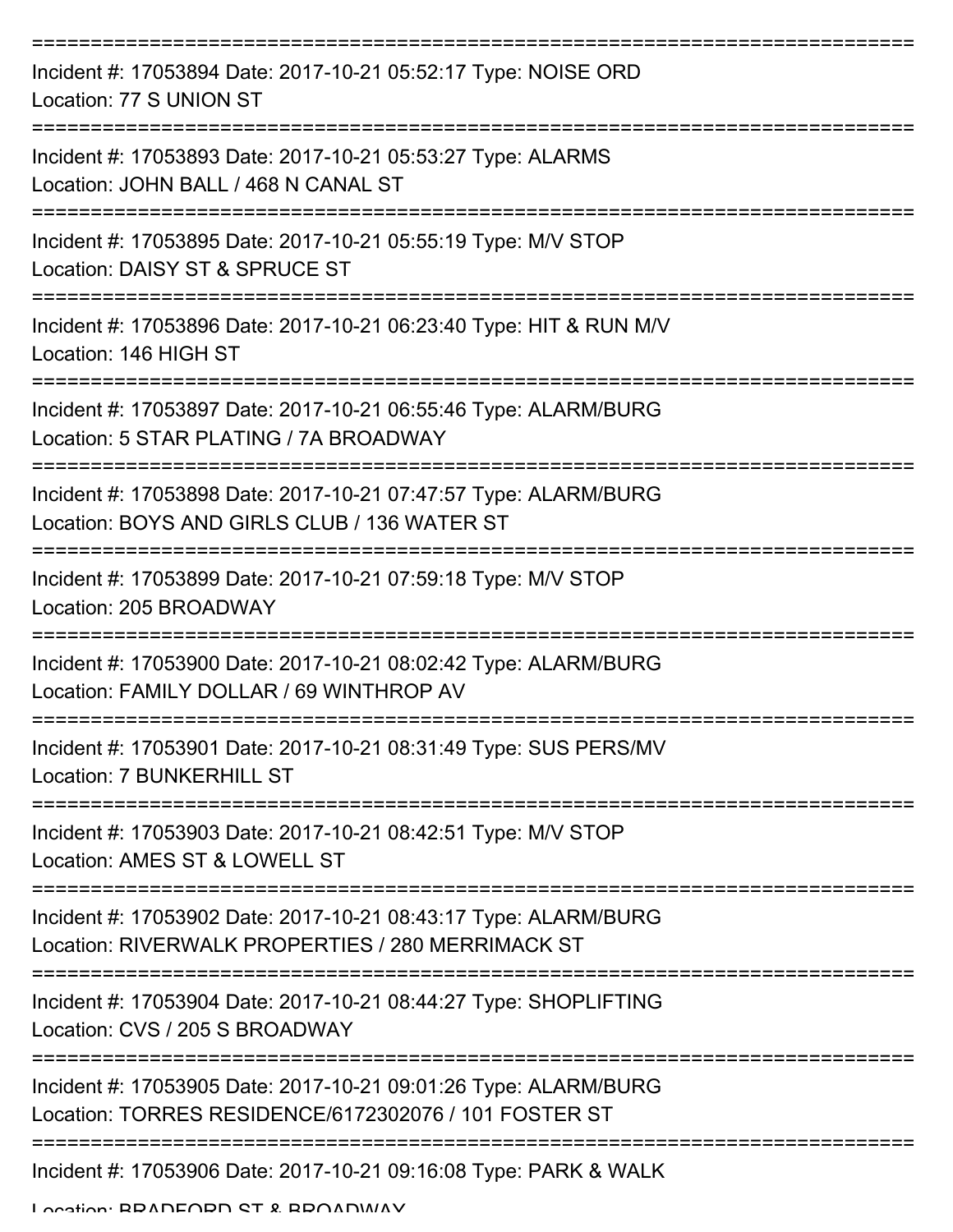| Incident #: 17053907 Date: 2017-10-21 09:29:01 Type: ALARM/BURG<br>Location: FAMILY DOLLAR / 69 WINTHROP AV |
|-------------------------------------------------------------------------------------------------------------|
| Incident #: 17053908 Date: 2017-10-21 09:34:39 Type: M/V STOP<br>Location: ESSEX ST & JACKSON ST            |
| Incident #: 17053909 Date: 2017-10-21 10:01:13 Type: PARK & WALK<br>Location: BROADWAY & CONCORD ST         |
| Incident #: 17053910 Date: 2017-10-21 10:07:59 Type: M/V STOP<br>Location: BROADWAY & GREEN ST              |
| Incident #: 17053911 Date: 2017-10-21 10:18:38 Type: THREATS/PROG<br>Location: 8 NELSON ST                  |
| Incident #: 17053912 Date: 2017-10-21 10:29:32 Type: SUS PERS/MV<br>Location: 64 HILLSIDE AV                |
| Incident #: 17053913 Date: 2017-10-21 10:30:48 Type: MAL DAMAGE<br>Location: 88 BAILEY ST                   |
| Incident #: 17053914 Date: 2017-10-21 10:34:14 Type: M/V STOP<br>Location: 210 MERRIMACK ST                 |
| Incident #: 17053915 Date: 2017-10-21 10:45:47 Type: NOISE ORD<br>Location: 243 ERVING AV                   |
| Incident #: 17053916 Date: 2017-10-21 10:51:47 Type: AUTO ACC/NO PI<br>Location: 195 S BROADWAY             |
| Incident #: 17053917 Date: 2017-10-21 10:55:22 Type: GENERAL SERV<br>Location: 69 CRESCENT ST               |
| Incident #: 17053918 Date: 2017-10-21 11:04:14 Type: M/V STOP<br>Location: N PARISH RD                      |
| Incident #: 17053919 Date: 2017-10-21 11:15:07 Type: 911 HANG UP<br>Location: 79 SARATOGA ST                |
| Incident #: 17053920 Date: 2017-10-21 11:27:11 Type: PARK & WALK<br>Location: BROADWAY & HAVERHILL ST       |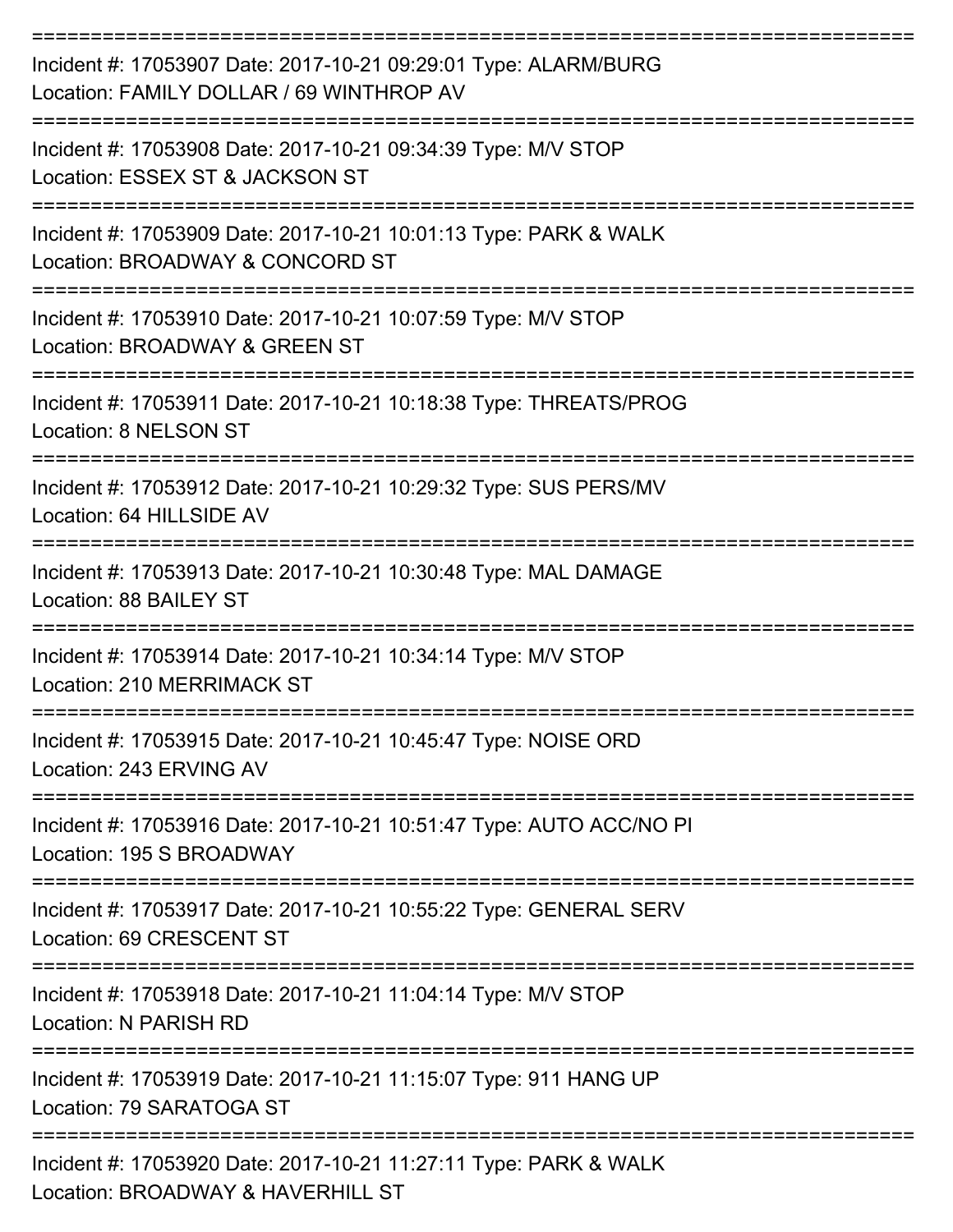| Incident #: 17053921 Date: 2017-10-21 11:44:18 Type: M/V STOP<br>Location: 499 BROADWAY                                                                                       |
|-------------------------------------------------------------------------------------------------------------------------------------------------------------------------------|
| :==================================<br>Incident #: 17053922 Date: 2017-10-21 11:46:01 Type: GENERAL SERV<br>Location: 47 MORTON ST<br>----------------<br>------------------- |
| Incident #: 17053923 Date: 2017-10-21 11:47:47 Type: SUS PERS/MV<br>Location: 115 FARLEY ST                                                                                   |
| Incident #: 17053924 Date: 2017-10-21 11:51:21 Type: GENERAL SERV<br>Location: METROPOLITAN CREDIT UNION / 215 S BROADWAY<br>====================================             |
| Incident #: 17053925 Date: 2017-10-21 11:53:00 Type: M/V STOP<br>Location: BROADWAY & CROSS ST                                                                                |
| Incident #: 17053926 Date: 2017-10-21 11:58:42 Type: DISTURBANCE<br>Location: 76 SARATOGA ST                                                                                  |
| Incident #: 17053927 Date: 2017-10-21 12:03:02 Type: A&B PAST<br>Location: 6 INMAN ST                                                                                         |
| Incident #: 17053928 Date: 2017-10-21 12:11:27 Type: ANIMAL COMPL<br>Location: 27 PARK ST                                                                                     |
| Incident #: 17053929 Date: 2017-10-21 12:12:04 Type: M/V STOP<br>Location: METHUEN ST & NEWBURY ST                                                                            |
| Incident #: 17053930 Date: 2017-10-21 12:27:15 Type: AUTO ACC/NO PI<br>Location: 239 WATER ST                                                                                 |
| Incident #: 17053931 Date: 2017-10-21 12:35:04 Type: DISTURBANCE<br><b>Location: 11 SUMMER ST</b>                                                                             |
| Incident #: 17053932 Date: 2017-10-21 12:59:20 Type: MV/BLOCKING<br>Location: TOW / 395 LOWELL ST                                                                             |
| Incident #: 17053933 Date: 2017-10-21 13:18:29 Type: MAL DAMAGE<br>Location: 4 MELROSE ST                                                                                     |
| Incident #: 17053934 Date: 2017-10-21 13:25:13 Type: AUTO ACC/NO PI<br>Location: 89 WINTHROP AV                                                                               |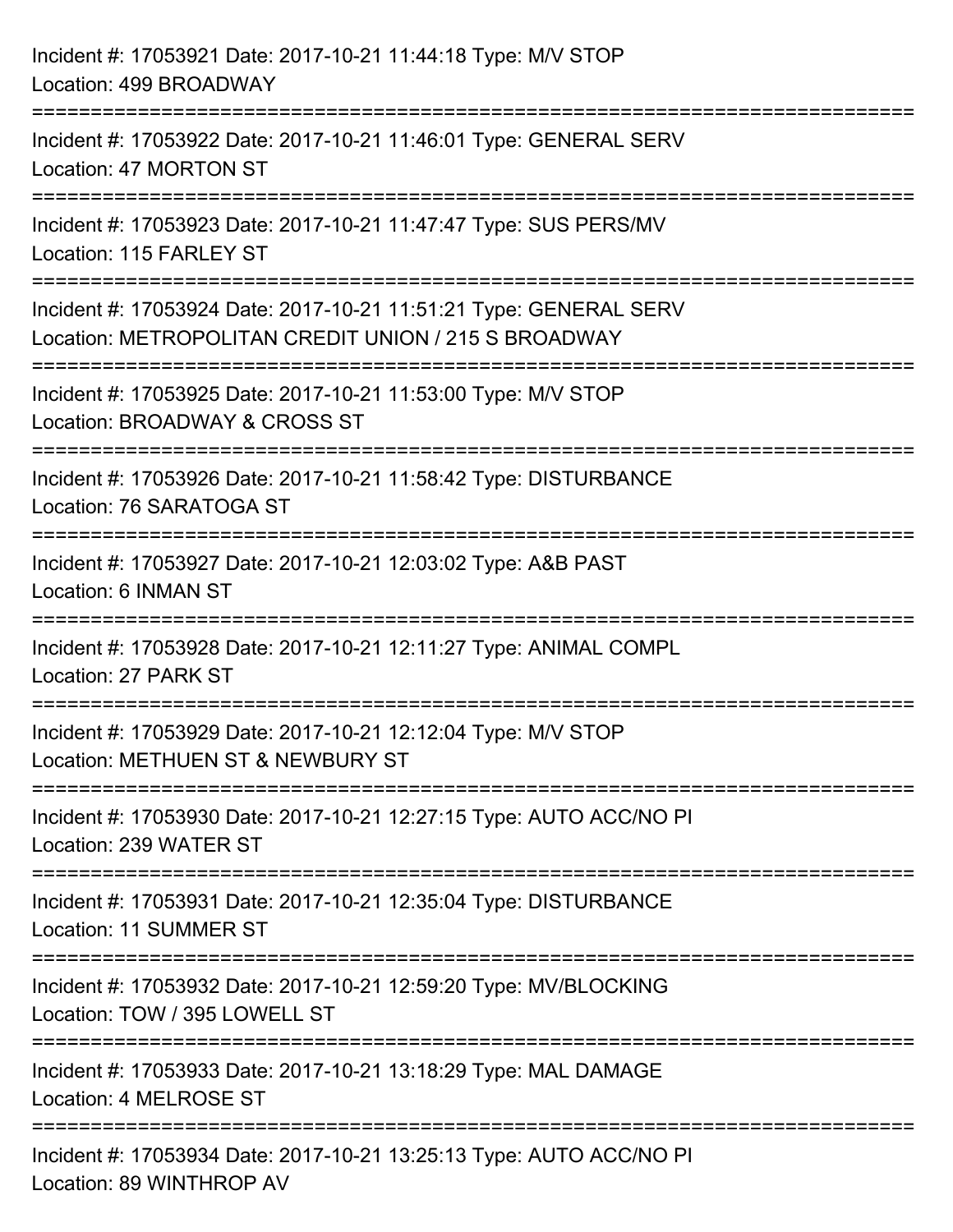| Incident #: 17053935 Date: 2017-10-21 13:39:58 Type: VIO CITY ORD<br><b>Location: FAIRMONT ST</b>                                 |
|-----------------------------------------------------------------------------------------------------------------------------------|
| Incident #: 17053936 Date: 2017-10-21 13:58:31 Type: MAL DAMAGE<br>Location: 599 CANAL ST                                         |
| Incident #: 17053937 Date: 2017-10-21 14:17:34 Type: TOW OF M/V<br>Location: 115 FARLEY ST<br>:=======================            |
| Incident #: 17053938 Date: 2017-10-21 14:19:46 Type: THREATS<br>Location: 15 NELSON ST                                            |
| Incident #: 17053939 Date: 2017-10-21 14:24:05 Type: STOL/MV/PAS<br>Location: 54 BOWDOIN ST                                       |
| Incident #: 17053940 Date: 2017-10-21 14:27:39 Type: SUICIDE ATTEMPT<br>Location: DUCK BRIDGE / 0 ISLAND ST                       |
| Incident #: 17053941 Date: 2017-10-21 14:30:29 Type: LOUD NOISE<br>Location: 253 BAILEY ST FL 2                                   |
| Incident #: 17053942 Date: 2017-10-21 14:36:37 Type: AUTO ACC/NO PI<br>Location: 84 S BROADWAY                                    |
| Incident #: 17053943 Date: 2017-10-21 14:53:27 Type: ASSSIT OTHER PD<br>Location: 76 SARATOGA ST                                  |
| Incident #: 17053944 Date: 2017-10-21 14:55:28 Type: M/V STOP<br>Location: LAWRENCE ST & METHUEN ST                               |
| Incident #: 17053945 Date: 2017-10-21 15:23:15 Type: KEEP PEACE<br>Location: ST MARTIN STORE (LAZARUS HOUSE / 121 ESSEX ST        |
| :================================<br>Incident #: 17053946 Date: 2017-10-21 15:34:04 Type: MEDIC SUPPORT<br>Location: 15 BEACON ST |
| Incident #: 17053947 Date: 2017-10-21 15:38:57 Type: DRUG OVERDOSE<br>Location: 129 131 S UNION ST                                |
| Incident #: 17053948 Date: 2017-10-21 16:05:53 Type: NOISE ORD<br>Location: 245 PROSPECT ST                                       |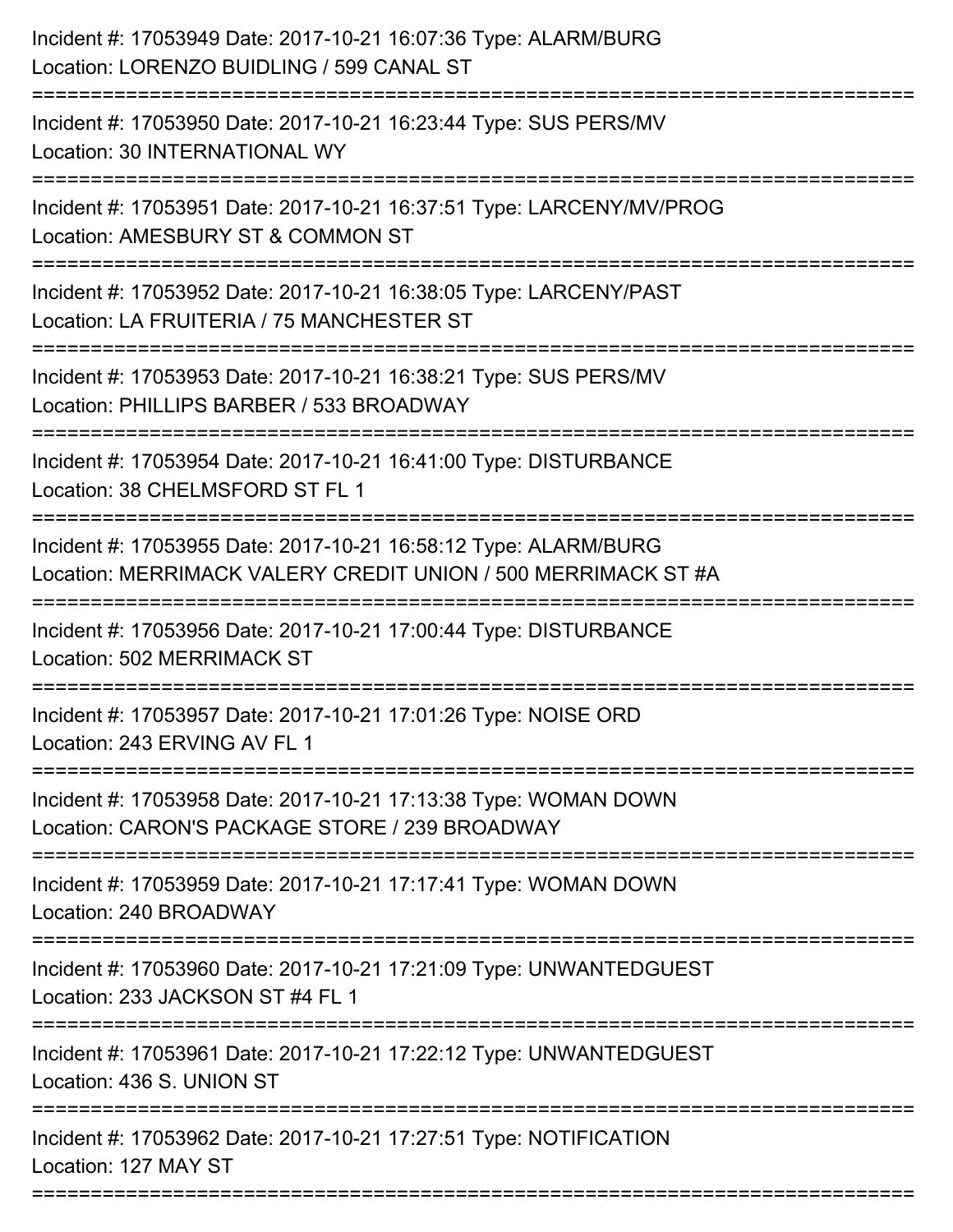Location: MERRIMACKVIEW CT

| Incident #: 17053964 Date: 2017-10-21 17:35:47 Type: LARCENY/PAST<br>Location: WALGREENS / 135 BROADWAY                 |
|-------------------------------------------------------------------------------------------------------------------------|
| Incident #: 17053965 Date: 2017-10-21 17:37:33 Type: NOISE ORD<br>Location: 204 ABBOTT ST                               |
| Incident #: 17053966 Date: 2017-10-21 17:39:53 Type: NOTIFICATION<br>Location: 112 ANDOVER ST                           |
| Incident #: 17053967 Date: 2017-10-21 17:40:56 Type: MV/BLOCKING<br><b>Location: FAIRMONT ST</b>                        |
| Incident #: 17053968 Date: 2017-10-21 17:44:26 Type: LOST PROPERTY<br>Location: 29 TOWER HILL ST                        |
| Incident #: 17053969 Date: 2017-10-21 18:00:37 Type: M/V STOP<br><b>Location: FALLS BRIDGE</b>                          |
| Incident #: 17053970 Date: 2017-10-21 18:08:32 Type: M/V STOP<br>Location: BODWELL ST & WARREN ST                       |
| Incident #: 17053972 Date: 2017-10-21 18:26:43 Type: MISSING PERS<br>Location: WALK IN / 135 MARGIN ST                  |
| Incident #: 17053971 Date: 2017-10-21 18:30:24 Type: MV/BLOCKING<br>Location: 66 ELM ST                                 |
| ======================<br>Incident #: 17053973 Date: 2017-10-21 18:35:39 Type: LOUD NOISE<br>Location: 85 MANCHESTER ST |
| Incident #: 17053974 Date: 2017-10-21 18:38:49 Type: MAN DOWN<br>Location: 25 BOWDOIN ST                                |
| Incident #: 17053976 Date: 2017-10-21 18:39:18 Type: HIT & RUN M/V<br>Location: WALK IN / BAILEY ST & S UNION ST        |
| Incident #: 17053977 Date: 2017-10-21 18:43:00 Type: MEDIC SUPPORT<br>Location: 296 LOWELL ST                           |
|                                                                                                                         |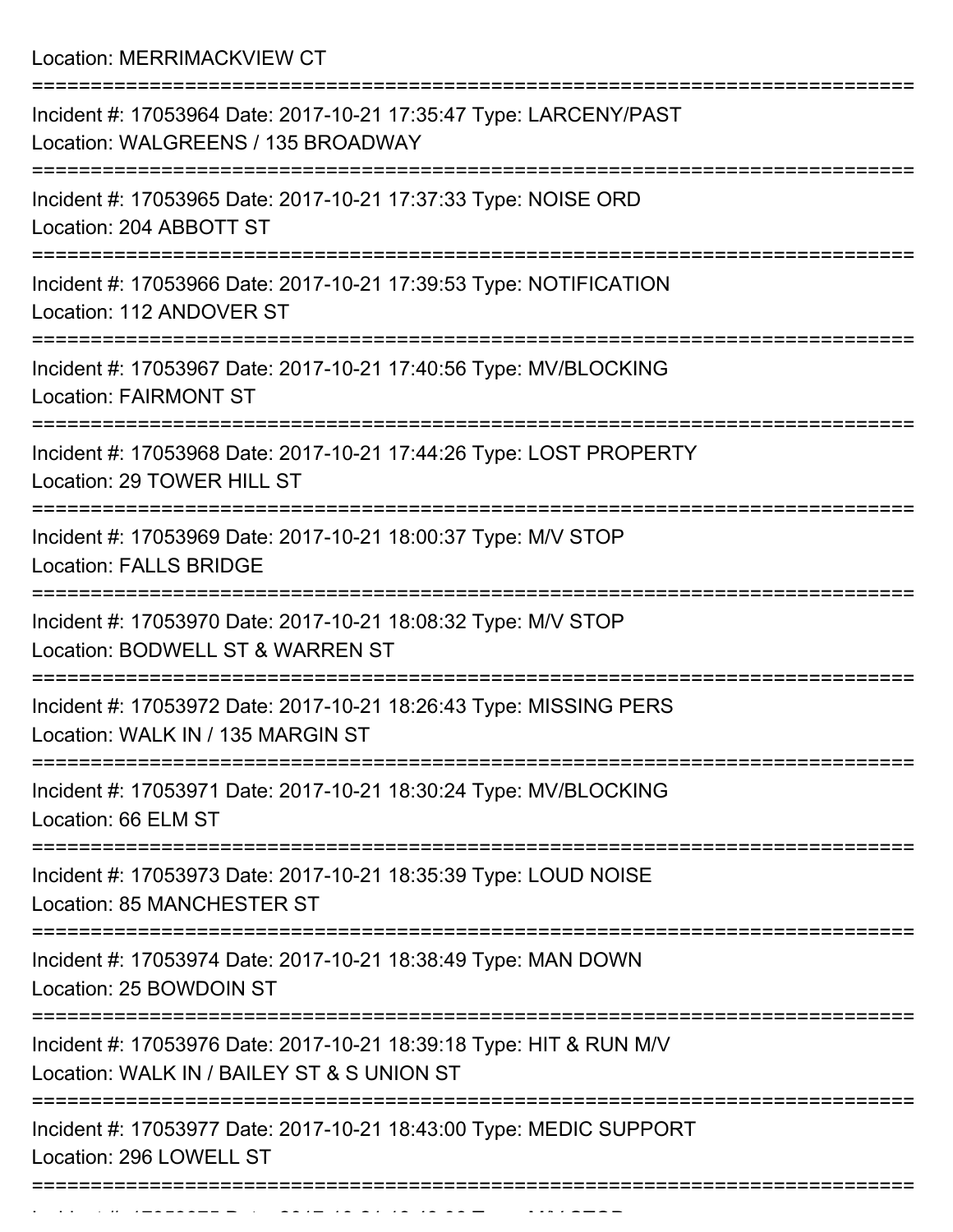Location: LORING ST & SALEM ST

=========================================================================== Incident #: 17053984 Date: 2017-10-21 18:47:35 Type: GENERAL SERV Location: 305 S BROADWAY =========================================================================== Incident #: 17053979 Date: 2017-10-21 18:49:49 Type: DISORDERLY Location: RIVERSIDE HOUSE OF PIZZA / 8 S BROADWAY =========================================================================== Incident #: 17053978 Date: 2017-10-21 18:50:23 Type: M/V STOP Location: GREENFIELD ST & LORING ST =========================================================================== Incident #: 17053980 Date: 2017-10-21 18:52:13 Type: NOISE ORD Location: 11 BENNINGTON ST FL 1 =========================================================================== Incident #: 17053981 Date: 2017-10-21 18:52:20 Type: M/V STOP Location: 700 ESSEX ST =========================================================================== Incident #: 17053982 Date: 2017-10-21 18:53:20 Type: M/V STOP Location: FRANKLIN ST & HAVERHILL ST =========================================================================== Incident #: 17053983 Date: 2017-10-21 18:55:46 Type: M/V STOP Location: 11 LORING ST =========================================================================== Incident #: 17053985 Date: 2017-10-21 19:00:06 Type: AUTO ACC/NO PI Location: 234 LOWELL ST =========================================================================== Incident #: 17053986 Date: 2017-10-21 19:02:24 Type: AUTO ACC/NO PI Location: 80 S BROADWAY =========================================================================== Incident #: 17053988 Date: 2017-10-21 19:16:56 Type: CK WELL BEING Location: 572 ESSEX ST #4C =========================================================================== Incident #: 17053987 Date: 2017-10-21 19:17:10 Type: M/V STOP Location: 91 JACKSON ST METHUEN,MA =========================================================================== Incident #: 17053989 Date: 2017-10-21 19:39:40 Type: DISORDERLY Location: WEST ST =========================================================================== Incident #: 17053990 Date: 2017-10-21 19:48:47 Type: FIGHT Location: 49 WEST ST #A FL 1 ======================================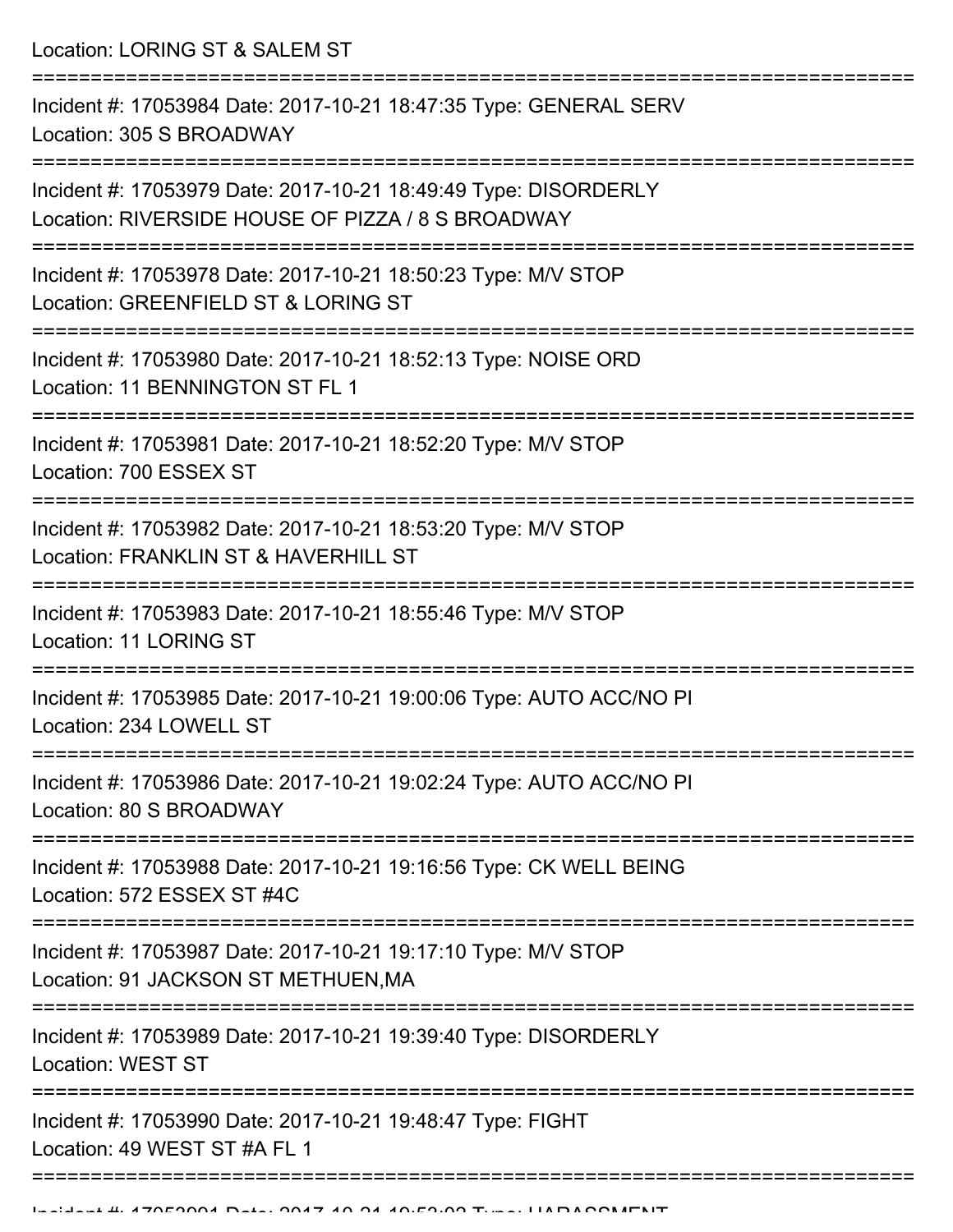| Location: 66 ELM ST FL 1                                                                                                                   |
|--------------------------------------------------------------------------------------------------------------------------------------------|
| Incident #: 17053992 Date: 2017-10-21 19:57:18 Type: B&E/PROG<br>Location: 21 BUNKERHILL ST                                                |
| Incident #: 17053993 Date: 2017-10-21 20:01:10 Type: M/V STOP<br>Location: FRANKLIN ST & METHUEN ST<br>=================================== |
| Incident #: 17053994 Date: 2017-10-21 20:02:03 Type: MV/BLOCKING<br>Location: 65 UNION ST                                                  |
| Incident #: 17053996 Date: 2017-10-21 20:04:41 Type: MEDIC SUPPORT<br>Location: 155 HAVERHILL ST                                           |
| Incident #: 17053995 Date: 2017-10-21 20:05:17 Type: TOW OF M/V<br><b>Location: LINCOLN CT</b>                                             |
| Incident #: 17053997 Date: 2017-10-21 20:11:49 Type: SUS PERS/MV<br><b>Location: 30 MERRIMACK ST</b>                                       |
| Incident #: 17053998 Date: 2017-10-21 20:18:35 Type: GENERAL SERV<br>Location: 24 JACKSON ST #2                                            |
| Incident #: 17053999 Date: 2017-10-21 20:30:56 Type: 209A/VIOLATION<br>Location: 133 ESSEX ST                                              |
| Incident #: 17054000 Date: 2017-10-21 20:31:02 Type: MV/BLOCKING<br>Location: 222 BRUCE ST                                                 |
| Incident #: 17054001 Date: 2017-10-21 20:32:31 Type: 209A/VIOLATION<br>Location: 127 HAVERHILL ST #4C                                      |
| Incident #: 17054002 Date: 2017-10-21 20:41:36 Type: INVEST CONT<br>Location: 17 RIDGE RD                                                  |
| Incident #: 17054003 Date: 2017-10-21 20:50:48 Type: FIGHT<br>Location: 21 E HAVERHILL ST                                                  |
| Incident #: 17054004 Date: 2017-10-21 20:58:17 Type: FIGHT<br>Location: 28 MARSTON ST                                                      |
|                                                                                                                                            |

Incident #: 17054005 Date: 2017-10-21 21:06:39 Type: MV/BLOCKING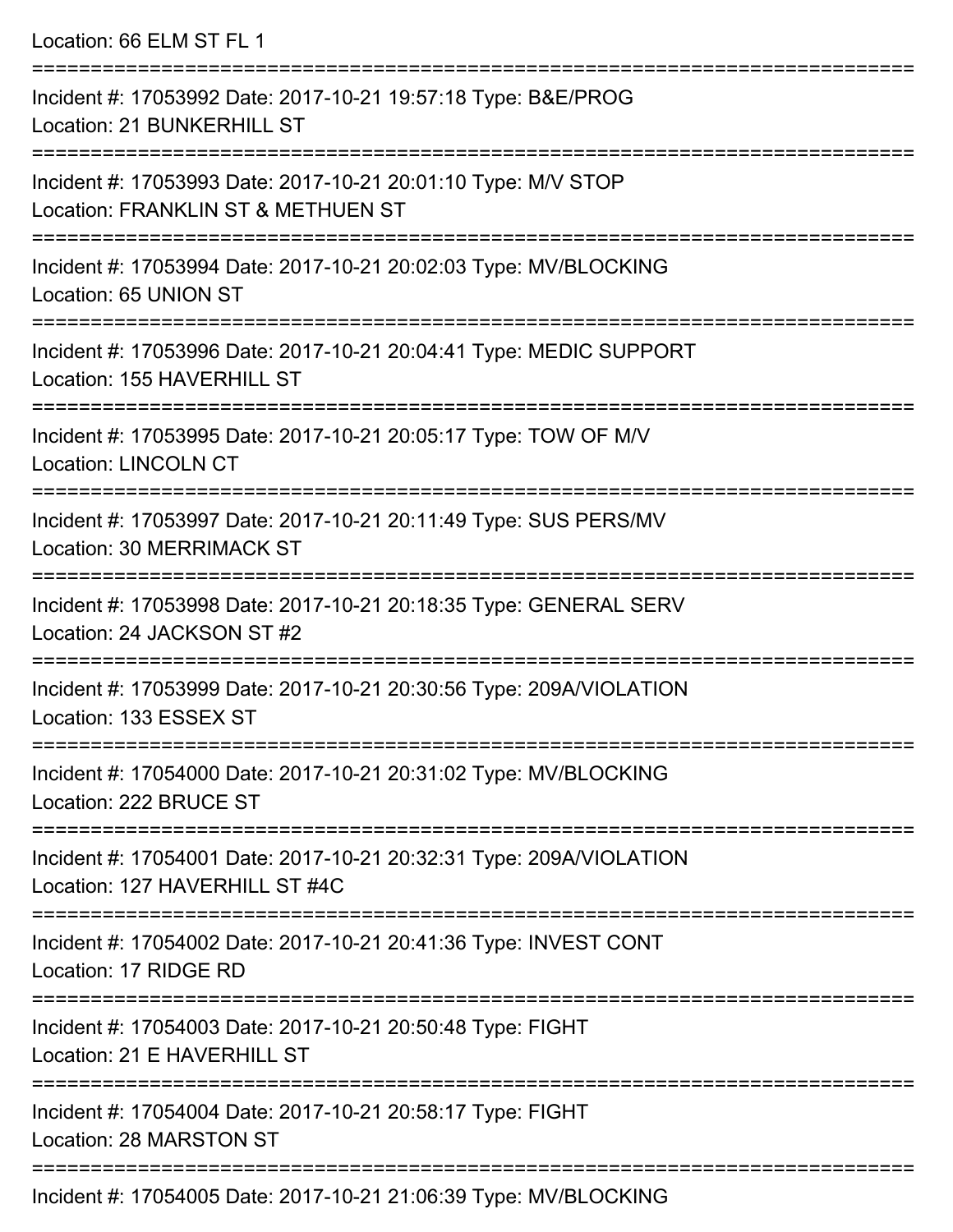| Incident #: 17054006 Date: 2017-10-21 21:29:38 Type: LOUD NOISE<br>Location: 186 MT VERNON ST              |
|------------------------------------------------------------------------------------------------------------|
| Incident #: 17054007 Date: 2017-10-21 21:29:48 Type: LOUD NOISE<br>Location: 49 INMAN ST                   |
| Incident #: 17054008 Date: 2017-10-21 21:30:24 Type: NOISE ORD<br>Location: 290 JACKSON ST FL 3            |
| Incident #: 17054009 Date: 2017-10-21 21:39:56 Type: LOUD NOISE<br>Location: 15 OREGON AV                  |
| Incident #: 17054010 Date: 2017-10-21 21:47:34 Type: DOMESTIC/PAST<br>Location: 37 BODWELL ST              |
| Incident #: 17054011 Date: 2017-10-21 22:00:27 Type: M/V STOP<br>Location: CANAL ST & UNION ST             |
| Incident #: 17054012 Date: 2017-10-21 22:04:27 Type: WARRANT SERVE<br>Location: ARREST / 20 ATKINSON ST #1 |
| Incident #: 17054013 Date: 2017-10-21 22:05:58 Type: LOUD NOISE<br>Location: 14 LEA ST                     |
| Incident #: 17054014 Date: 2017-10-21 22:07:47 Type: LOUD NOISE<br>Location: 68 TENNEY ST                  |
| Incident #: 17054015 Date: 2017-10-21 22:23:48 Type: UNKNOWN PROB<br>Location: 243 S BROADWAY #203         |
| Incident #: 17054017 Date: 2017-10-21 22:23:54 Type: DOMESTIC/PAST<br>Location: 243 S UNION ST             |
| Incident #: 17054016 Date: 2017-10-21 22:26:07 Type: TOW OF M/V<br>Location: TRESPASS / 9 FRANKLIN ST      |
| Incident #: 17054019 Date: 2017-10-21 22:28:36 Type: SUS PERS/MV<br>Location: MARKET ST & PARKER ST        |
| Incident #: 17054018 Date: 2017-10-21 22:28:50 Type: ALARMS                                                |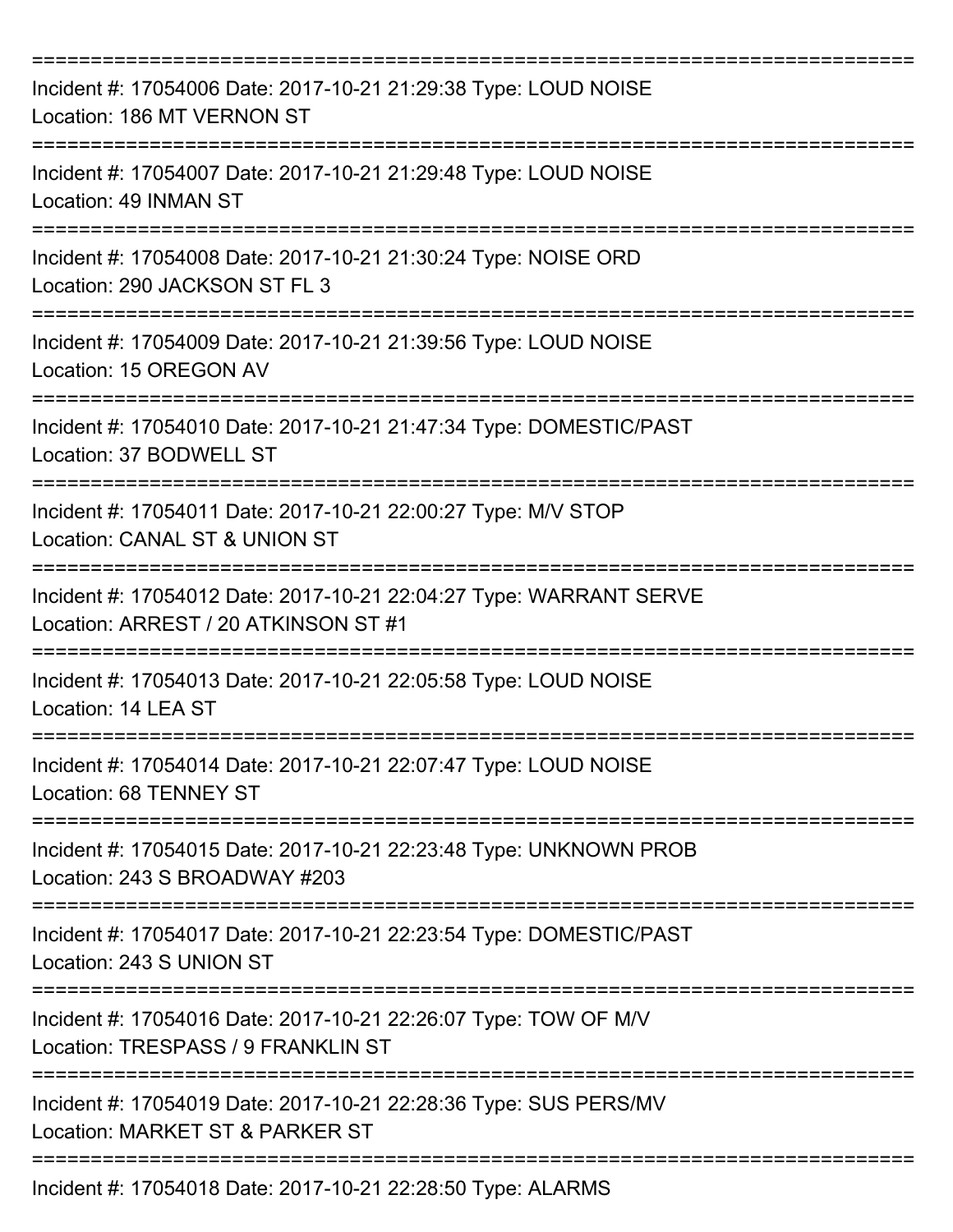| Incident #: 17054020 Date: 2017-10-21 22:30:54 Type: LOUD NOISE<br>Location: HAWLEY ST & S BROADWAY     |
|---------------------------------------------------------------------------------------------------------|
| Incident #: 17054021 Date: 2017-10-21 22:45:25 Type: NOISE ORD<br>Location: 97 SUNSET                   |
| Incident #: 17054022 Date: 2017-10-21 22:53:18 Type: ALARM/BURG<br>Location: CUBE SMART / 51 S CANAL ST |
| Incident #: 17054023 Date: 2017-10-21 23:00:47 Type: LOUD NOISE<br>Location: MARKET ST & PARKER ST      |
| Incident #: 17054024 Date: 2017-10-21 23:05:01 Type: NOISE ORD<br>Location: 88 KNOX ST                  |
| Incident #: 17054025 Date: 2017-10-21 23:07:03 Type: MV/BLOCKING<br>Location: 12 BIGELOW ST             |
| Incident #: 17054026 Date: 2017-10-21 23:09:06 Type: M/V STOP<br>Location: ABBOTT ST & PARKER ST        |
| Incident #: 17054027 Date: 2017-10-21 23:10:41 Type: M/V STOP<br>Location: JACKSON ST & JACKSON CT      |
| Incident #: 17054028 Date: 2017-10-21 23:14:20 Type: DOMESTIC/PROG<br>Location: 373 HOWARD ST #2        |
| Incident #: 17054029 Date: 2017-10-21 23:21:58 Type: AUTO ACC/PI<br>Location: ANDOVER ST & PARKER ST    |
| Incident #: 17054030 Date: 2017-10-21 23:31:09 Type: SUS PERS/MV<br>Location: OAK ST & SHORT ST         |
| Incident #: 17054031 Date: 2017-10-21 23:33:03 Type: SUS PERS/MV<br>Location: 63 JAMAICA ST             |
| Incident #: 17054032 Date: 2017-10-21 23:34:34 Type: NOISE ORD<br>Location: 15 CROSBY ST FL 3           |
| Incident #: 17054033 Date: 2017-10-21 23:43:15 Type: UNWANTEDGUEST                                      |